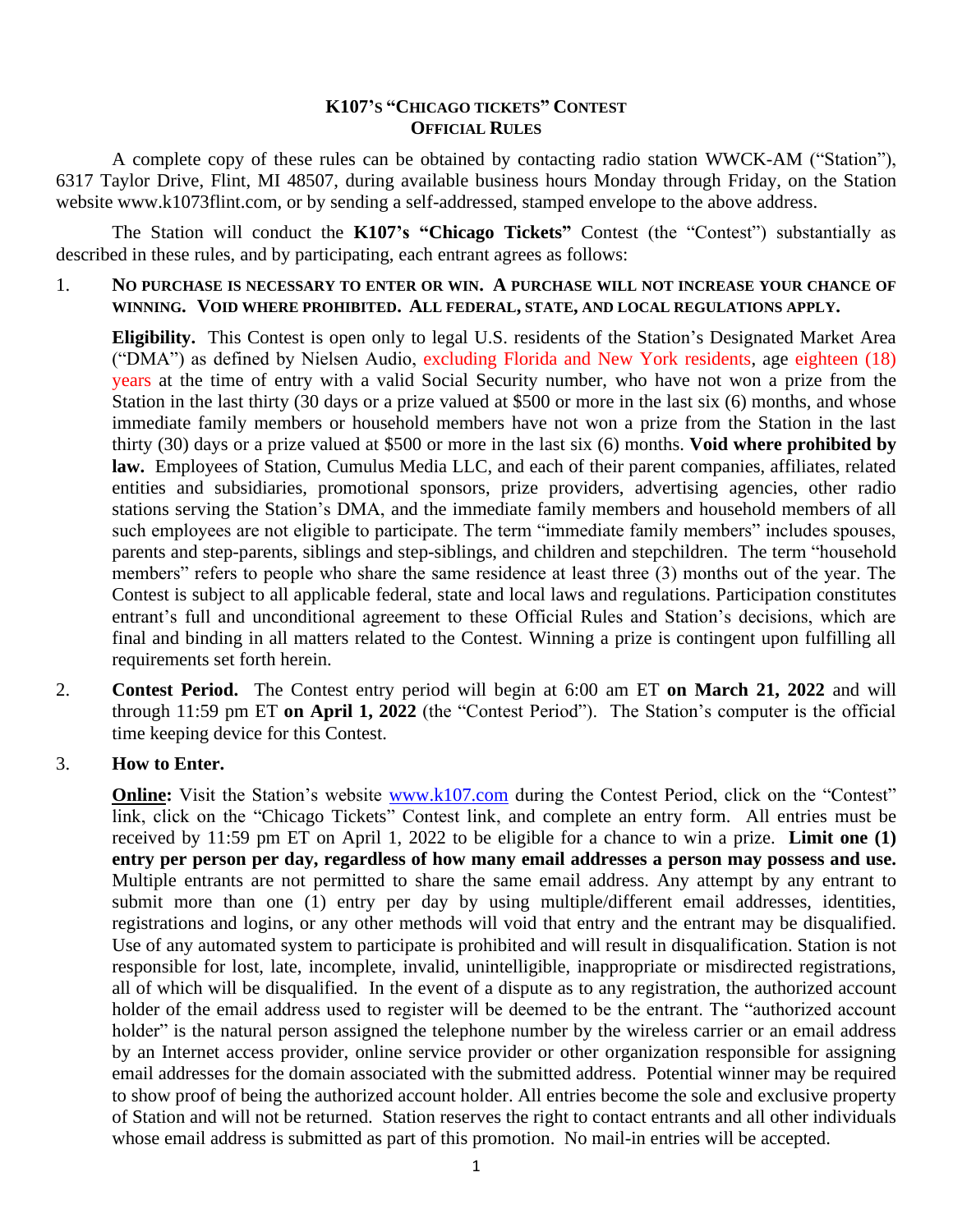- 4. **Winner Selection.** On or about 10:00 am ET on April 2, 2022, Station will select five (5) potential winners in a random drawing from among all valid entries received by Station during the Contest Period. Each winning entrant will be contacted using the email address and/or telephone number provided with the entry and may be awarded the prize (subject to verification of eligibility and compliance with the terms of these rules). Station's decisions as to the administration and operation of the Contest and the selection of the potential winner are final and binding in all matters related to the Contest. Failure to respond to the initial verification contact within three (3) days of notification or failure to claim the prize within three (3) days of verification as a winner will result in disqualification and forfeiture of the prize.
- 5. **Verification of Potential Winner.** THE ELIGIBILITY OF ALL POTENTIAL CONTEST WINNERS IS SUBJECT TO VERIFICATION BY STATION WHOSE DECISIONS ARE FINAL AND BINDING IN ALL MATTERS RELATED TO THE CONTEST. The potential winner must continue to comply with all terms and conditions of these Official Rules, and winning is contingent upon fulfilling all requirements. The potential winner may be notified by email and/or telephone call after the date of random drawing and/or winner determination. The potential winner will be required to sign and return to Station, within three (3) days of the date notice is sent, an affidavit of eligibility and a liability/publicity release (except where prohibited) to claim the prize, if applicable. A winner who returns the affidavit of eligibility and liability/publicity release will be deemed to have accepted the contest prize and thereafter will not be permitted to rescind their acceptance of the prize and/or return the prize. If a potential winner cannot be contacted, fails to sign and return the affidavit of eligibility and/or the liability/publicity release within the required time period (if applicable), or if the prize or prize notification is returned as undeliverable, potential winner forfeits prize. In the event that the potential winner of a prize is disqualified for any reason, Station may award the applicable prize to an alternate winner by random drawing from among all remaining eligible entries. Unclaimed prizes may not be awarded.
- 6. **Prizes.** Four (4) prizes will be awarded in this Contest. Each winner will receive:

(a) Two (2) Chicago tickets on April 9, 2022 at 8:00 pm at Soaring Eagle Casino & Resort, 6800 Soaring Eagle Blvd, Mount Pleasant, MI 48858.

The approximate retail value ("ARV") of each prize is**:** TWO HUNDRED EIGHTEEN DOLLARS. (**\$118).** 

**TOTAL ARV OF ALL CONTEST PRIZES IS: Four Hundred Seventy Two Dollars (\$472.)**

**For entry to the prize event, each event attendee may be required to show valid proof of vaccination against the COVID-19 virus and/or valid proof of a negative test for the COVID-19 virus within 72 hours (or such other time as the event organizers require) prior to the event.**

Winner is responsible for all taxes associated with prize receipt and/or use. Odds of winning a prize depend on a number of factors including the number of eligible entries received during the Contest Period and listeners participating at any given time.

There is no substitution, transfer, or cash equivalent for prizes, except that the Station may, in its sole discretion and to the extent permitted by law, substitute prizes of comparable value or cash. The prizes are expressly limited to the item(s) listed above and do not include taxes, gratuities or any other expenses. Any tickets and/or gift certificates/cards awarded as part of a prize will be subject to the terms and conditions set forth by the issuer and are valid only on the date(s) printed on the tickets or gift certificates/cards. Other restrictions may apply.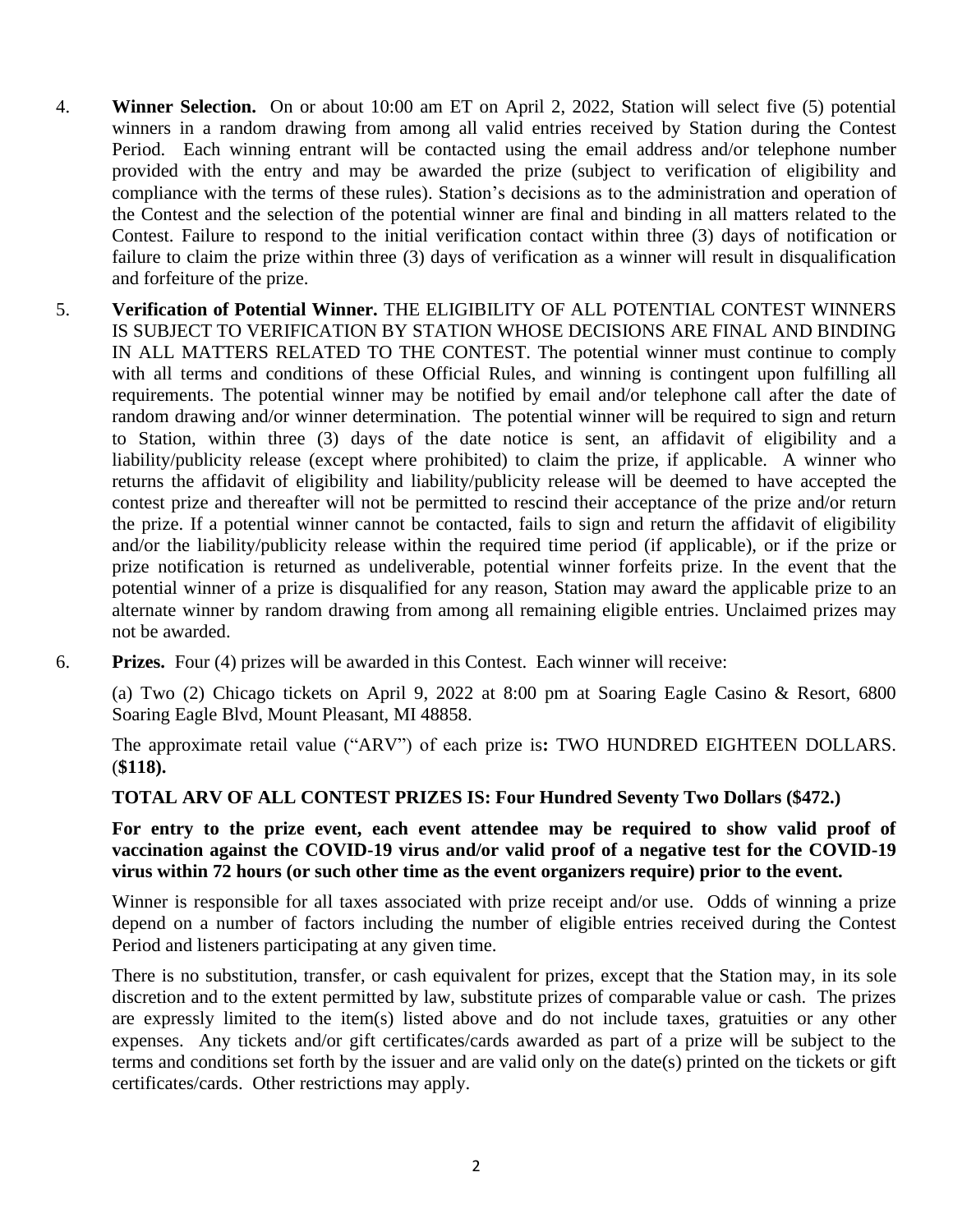If any prize or a portion of any prize is postponed, cancelled, or otherwise unavailable due to disease, epidemic, pandemic, quarantine, any acts of government and/or any reason that is beyond the control of Station or any Sponsor, then no substitution shall be provided. Station and any Sponsors make no representation or warranty about the safety of any prize. By accepting and using a prize, each winner acknowledges and assumes all risks of accepting and using the prize, and any other the risks associated with the prize.

- 7. **Entry Conditions and Release.** By entering, each entrant agrees to: (a) comply with and be bound by these Official Rules and the decisions of the Station, which are binding and final in all matters relating to this Contest; (b) release and hold harmless Station, Cumulus Media New Holdings Inc., and each of their subsidiaries, related and affiliated companies, participating sponsors, the prize suppliers and any other organizations responsible for sponsoring, fulfilling, administering, advertising or promoting the Contest, and each of their respective past and present officers, directors, employees, agents and representatives (collectively, the "Released Parties") from and against any and all claims, expenses, and liability, including but not limited to negligence and damages of any kind to persons and property, including but not limited to invasion of privacy (under appropriation, intrusion, public disclosure of private facts, false light in the public eye or other legal theory), defamation, slander, libel, violation of right of publicity, infringement of trademark, copyright or other intellectual property rights, property damage, or death or personal injury arising out of or relating to a entrant's entry, creation of an entry or submission of an entry, participation in the Contest, acceptance or use or misuse of prize (including any travel or activity related thereto) and/or the broadcast, exploitation or use of entry; and (c) indemnify, defend and hold harmless the Released Parties from and against any and all claims, expenses, and liabilities (including reasonable attorneys' fees) arising out of or relating to an entrant's participation in the Contest and/or entrant's acceptance, use, non-use or misuse of the prize.
- 8. **Publicity.** Participation in the Contest constitutes entrant's consent to use by the Station and its agent of entrant's name, likeness, photograph, voice, opinions, entry, and/or biographical information (including hometown and state) for promotional purposes in any media, worldwide, without further payment or consideration, unless otherwise prohibited by law.
- 9. **Taxes.** All State, Local, Federal and/or other taxes, duties, tariffs, title fees, licensing fees, or other fees for prizes awarded become the sole responsibility of the winner. All those who win a prize or prizes valued \$600 or more in any given year will be issued an IRS Form 1099 to report their winnings.
- 10. **General Conditions.** Station reserves the right to cancel, suspend and/or modify the Contest, or any part of it, if any fraud, technical failures or any other factor beyond Station's reasonable control impairs the integrity or proper functioning of the Contest, as determined by Station in its sole discretion. Station reserves the right in its sole discretion to disqualify any individual it finds to be tampering with the entry process or the operation of the Contest or to be acting in violation of these Official Rules or acting in an unsportsmanlike or disruptive manner. Any attempt by any person to deliberately undermine the legitimate operation of the Contest may be a violation of criminal and civil law, and, should such an attempt be made, Station reserves the right to seek damages from any such person to the fullest extent permitted by law. Station's failure to enforce any term of these Official Rules shall not constitute a waiver of that provision.
- 11. **Limitations of Liability.** The Released Parties are not responsible for: (a) any incorrect or inaccurate information, whether caused by Station, entrants, printing errors or by any of the equipment or programming associated with or utilized in the Contest; (b) technical failures of any kind, including but not limited to malfunctions, interruptions, or disconnections in phone lines or network hardware or software; (c) unauthorized human intervention in any part of the entry process or the Contest; (d)